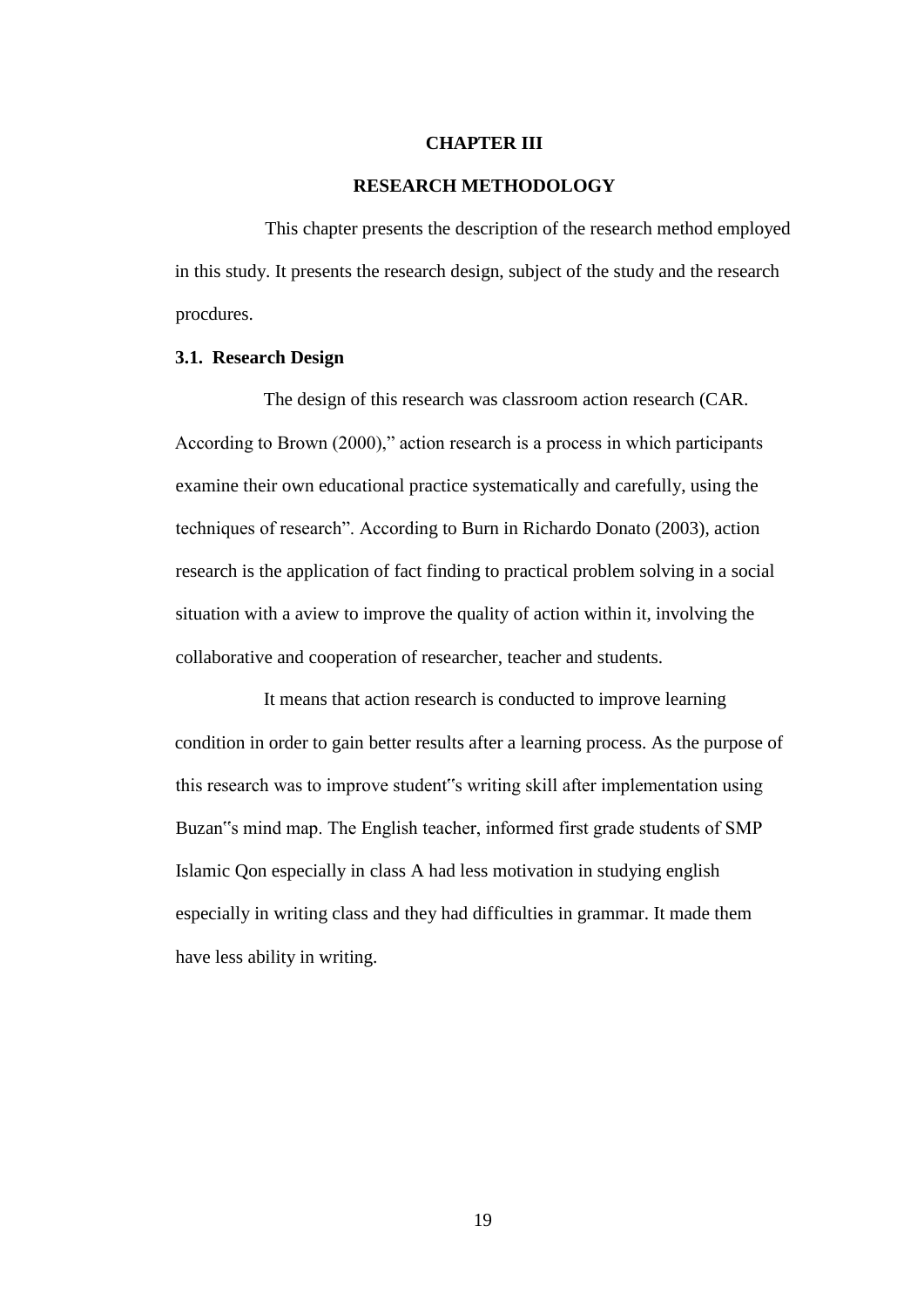#### **3.2. The Step of Action Research**

There are four steps procedure of Classroom Action Research, there are planning, action, observation, and reflection.



Picture 6 : Classroom Action Research Procedure (from Dan

MacIsaac, 1995)

The spiral of the action research was carried out after the problem was identified.

The problem of the students in SMP Islamic Qon is generating their idea. When they create a descriptive text, they are difficult to develop their paragraph because of they can"t find the ideas well. by using Buzan iMind Map Software, the process will facilitate the student to find out the ideas when they describe something.

# **3.2.1 Planning**

The researcher made a plan for correction action. Planning was done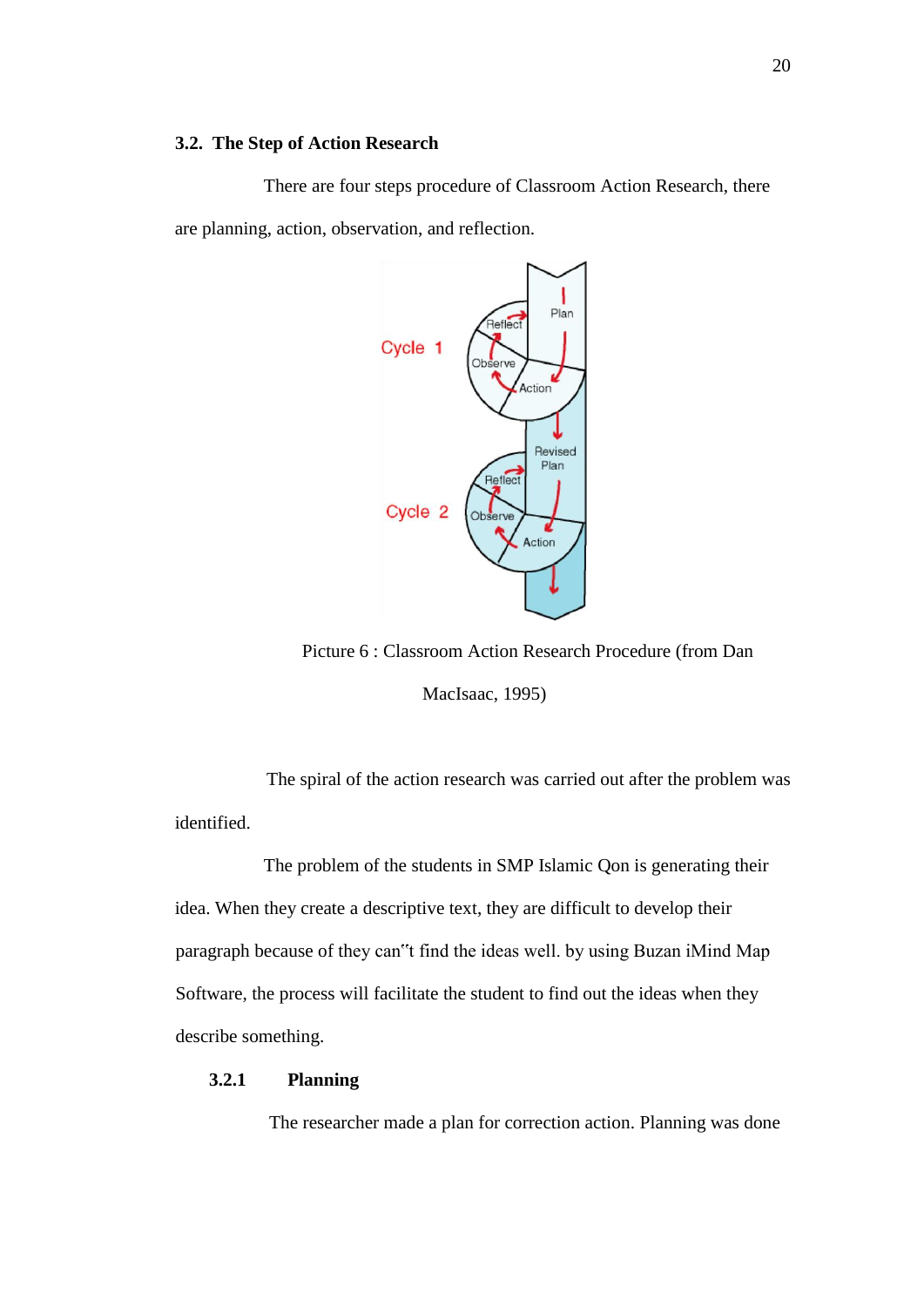collaboratively with the teacher of SMP Islamic Qon. The research prepared everything concerning the actions designing lesson plan which focuses on mind mapping in descriptive and preparing material. Repare the observation sheets in learning activities. Designing an evaluation tool both the evaluation of process and evaluation of result. In conduction this study, the research employed mind mapping as the technique of teaching writing descriptive paragraph the consideration that technique can increase students ability in writing.

3.2.1.1 Lesson Plan

Good lesson planning is the art of mixing techniques, activities and material in such as a way that an ideal balance is created for the class. By lesson plan, the succes of teaching was exposed because lesson plan will make the teacher easier in conducting teaching and learning process. In this research, the researcher made the lesson plan together with the English teacher.

3.2.1.2 Material

Set up sources of learning and media. The materials were taken from reading texts used by the teacher. The topic of the material was following in the table below:

| No. | Topic                     | Meetings |
|-----|---------------------------|----------|
|     |                           |          |
|     | Our Environment           |          |
| 2.  | I Love My Country         |          |
| 3.  | <b>Indonesian Culture</b> | ി        |
|     |                           |          |

Table. 3.1. Theme of Materials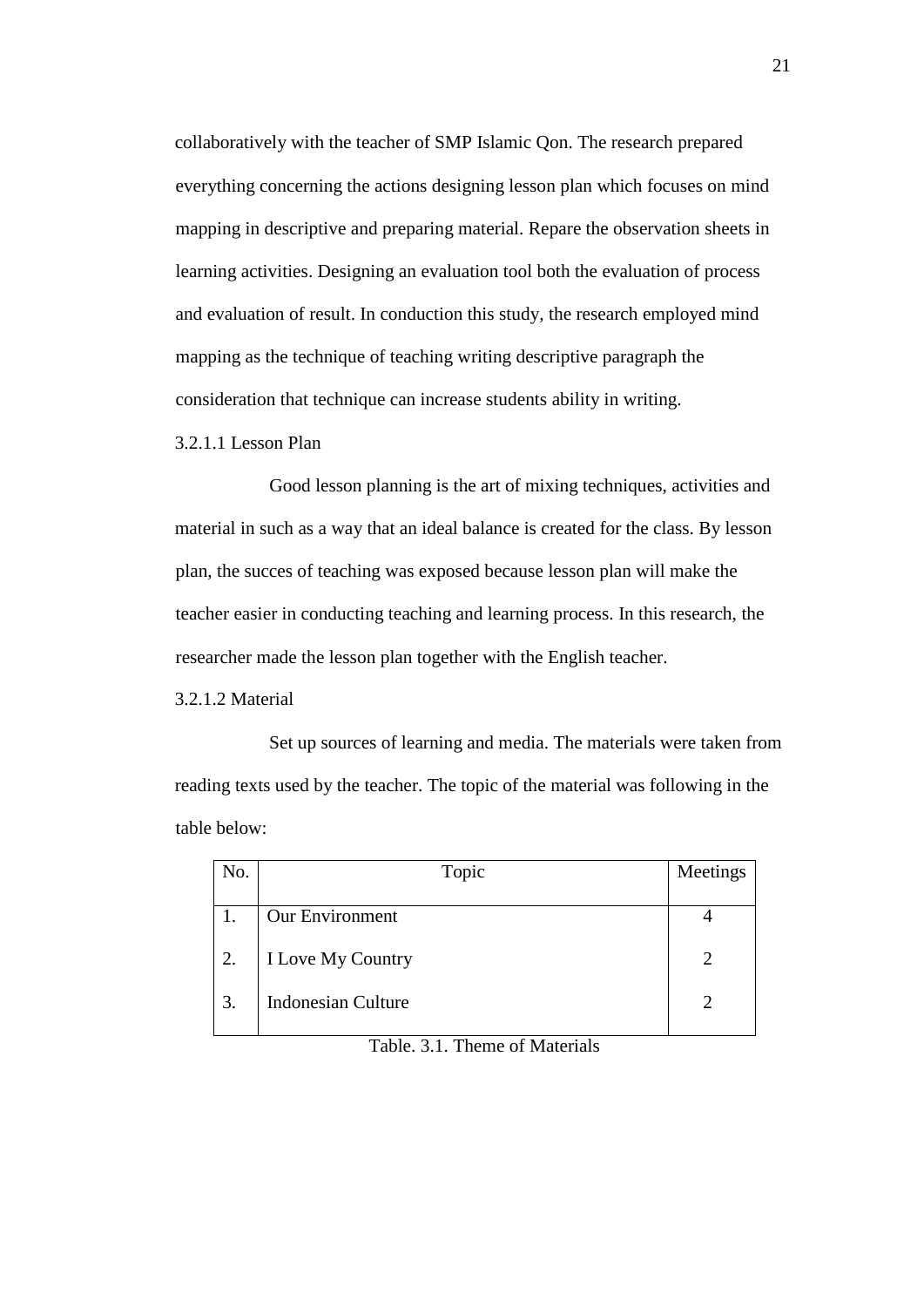Beside that, the researcher searched additional material from internet and textbook. The researcher taught the material to get the valid data. The researcher used mind mapping as technique in teaching learning process.

| No.            | Score Level | Criteria of Content |
|----------------|-------------|---------------------|
| $\mathbf{1}$   | < 65        | Very Poor           |
| $\overline{2}$ | 65-74       | Poor                |
| 3              | 75-79       | Fair                |
| $\overline{4}$ | 81-90       | Good                |
| 5              | 91-100      | Very good           |

Table. 3.2. the criteria of successful of student"s descriptive writing

### **3.2.2 Action**

The action refers to the realization of the lesson plan. Preparing the media that focuses on the Buzan Mind Maps software. In the implementation, the stage of using Buzan Mind Maps is adapted from its source, that mind map itself which added different stage.

The stage of mind mapping is, Building Knowledge of Field (BKOF), Modeling of Text (MOT), Introducing to Buzan Mind Maps, Joint Construction of Text (JCOT), and the last is Independent Construction of Text (ICOT).

3.2.2.1 Building Knowledge of Field (BKOF)

In this stage, the students are introduced to mind map manually without using computer. The teacher make a mind map in the whiteboard by using some color marker. The teacher show how mind maps works. In this stage the students also explained what is descriptive paragraph and its part. Start from definition of descriptive text until the structure of it.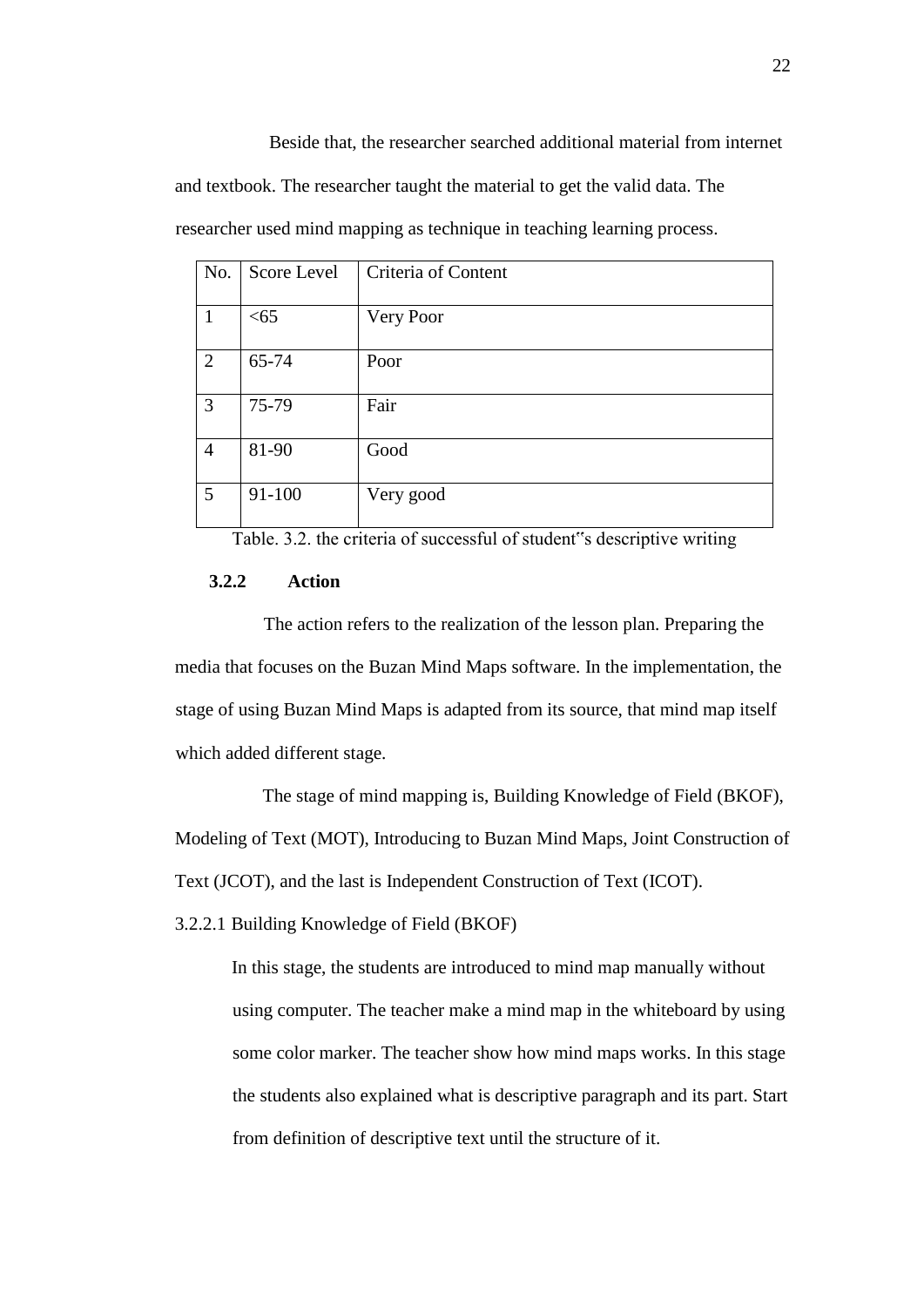#### 3.2.2.2 Modeling of Text (MOT)

In this stage the students were implementing the mind maps manually by using their writing tools. The teacher giving the topic of the descriptive text and asked students to create mind maps based on their topic they get. Actually BKOF and MOT are implemented into a meeting. When they are applied in one meeting, the teacher can implement the third stage. So it will be effective way to apply the software.

3.2.2.3 Introducing to Buzan Mind Maps

In this stage the teacher introducing to students what is Buzan Mind Maps Software and its function. The teacher show the students how to create mind maps in this software by details to the students and the students copy the way to create mind map there.

3.2.2.4 Joint Construction of Text (JCOT)

In this stage teacher asked the students to create a sentence from their mind maps branches. Each students discuss with their friend, and can be helped by dictionary when they don"t know the translation.

3.2.2.5 Independent Construction of Text (ICOT)

In this last stage students asked to finish their project by creating descriptive paragraph in this software. They discussed with their partner to arrange their sentences to be a good paragraph. In this stage the teacher explain again how to create a good descriptive paragraph.

# **3.2.3 Observation**

In this step, researcher tried to know what the students were doing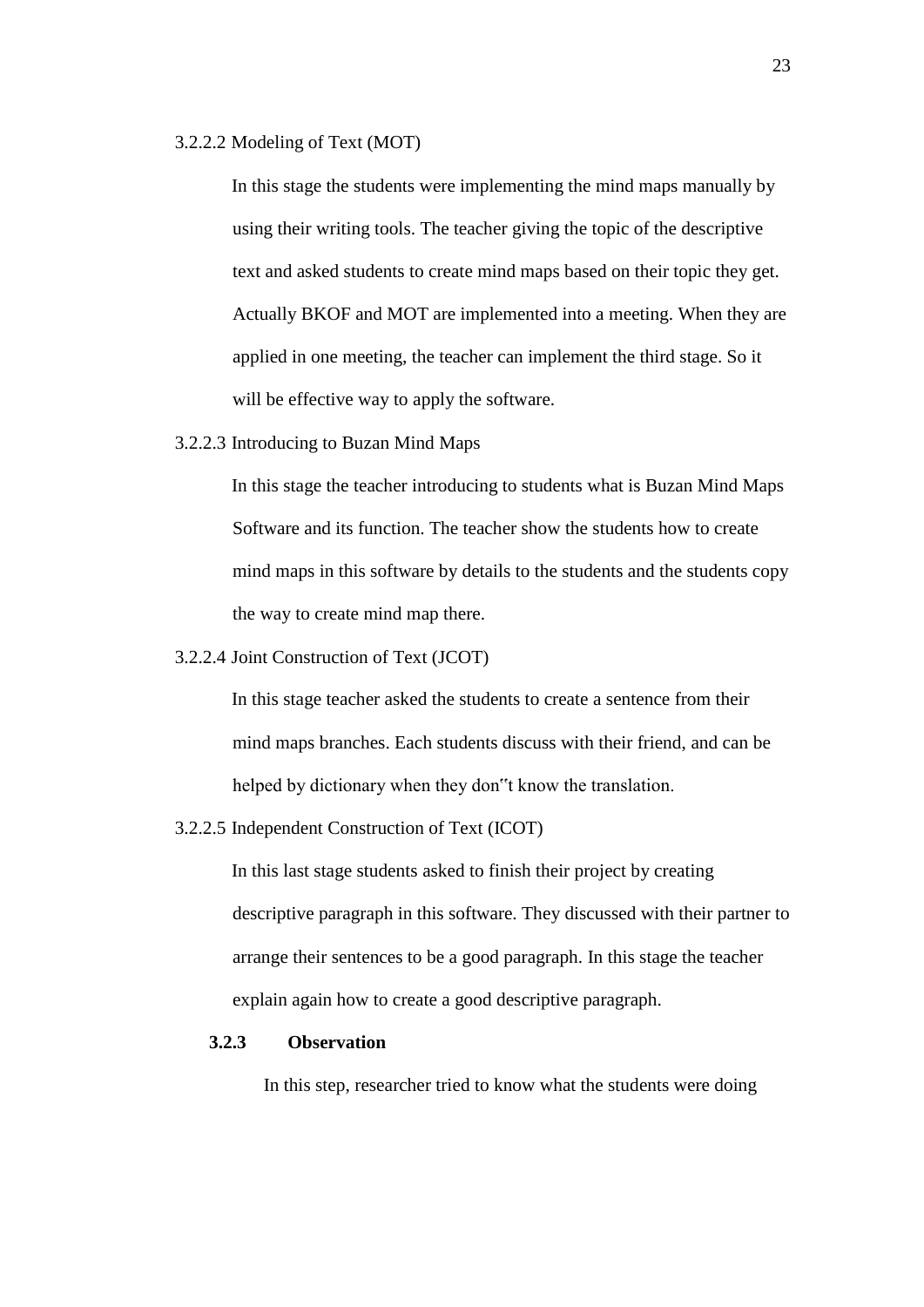during teaching and learning process. The observation focuses on students activites (action) during learning activities, students vocabulary mastery and students interest in learning english language.

There because of the researcher is the teacher of the class, the researcher asks IX English teacher to observe in the class.

# **3.2.4 Reflection**

In this step, the researcher reflected what the researcher had done during the research. The researcher and the teacher were reflecting together. They summarize the result of the observation, analyze the result of the test, and record the result of the success or failure for repair. From this reflection, the researcher decided whether the next cycle was necessary to be conducted or not. In this study, the researcher who carried out the teaching process in which researcher acted as class teacher and collaborated with the classroom teacher of IX of SMP Islamic Qon in conducting this research.

## **3.3. Subject of the Study**

The researcher will hold the classroom research at SMP Islamic Qon GKB Manyar Gresik. It is located in Jln. Rantau Gg. Masjid No.1 GKB Manyar Gresik. The students are able to bring notebook as learning media. The researcher choos the seventh grade students, specifically 7A class which consist of 24 students, 14 is males and 10 is females. Researcher decided to choose this class because of researcher have teaching experience in 10 months (120 meetings).

#### **3.4. Data of the Study**

The data are the result of the observation and students writing test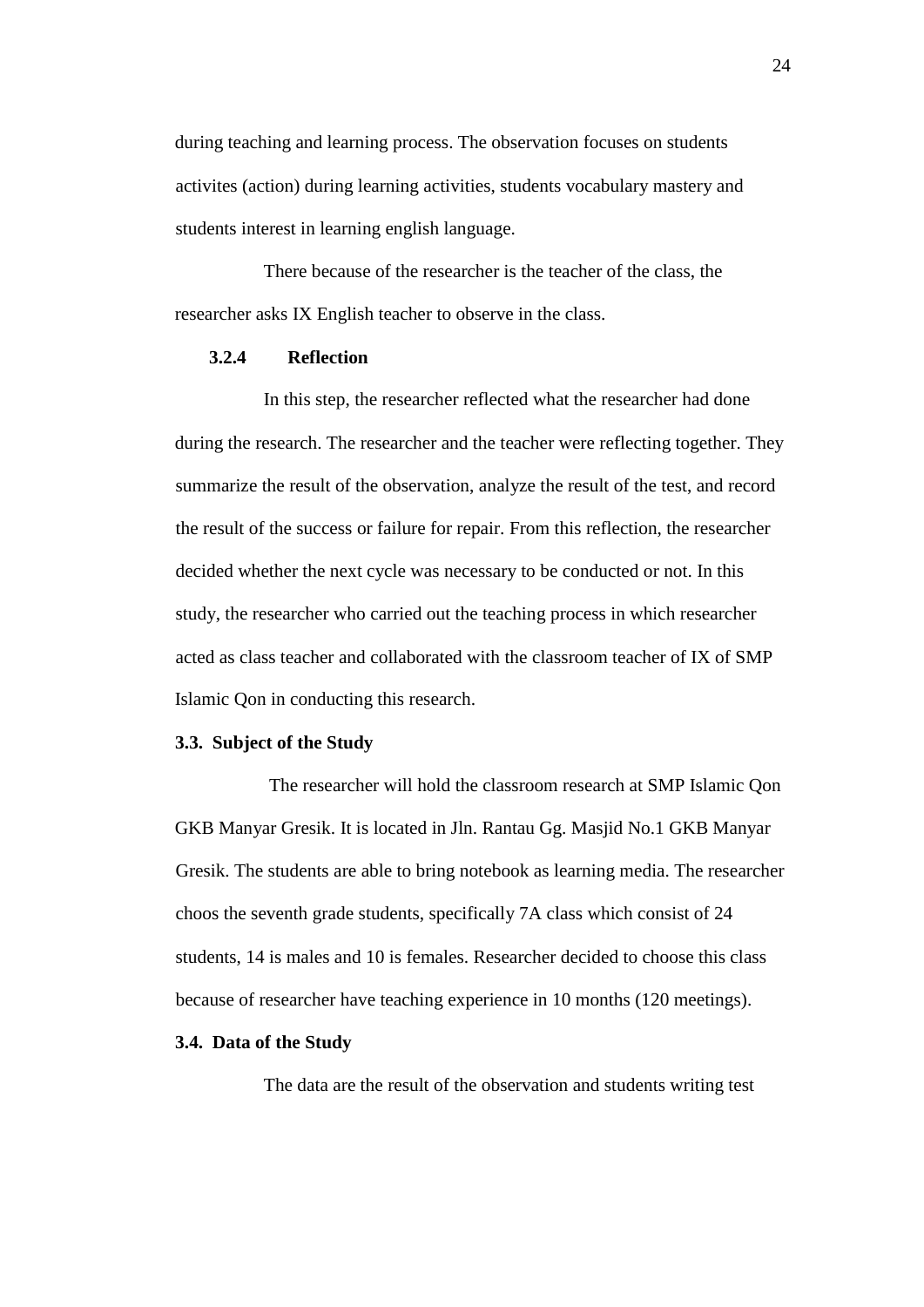using Buzan mind maps Software. The result of observation diaries and teachers" note are used to describe the use of writing fun to improve students" writing ablity. The students" writing test using Buzan Mind map software is used to investigate the improvement of students" writing.

# **3.5. Cycle**

Cycle 1, done in four meetings:

- 1. Planning action, systematic step and doing the research
- 2. Doing the action, giving treatment to the subjects investigated trough mind mapping which facilitated by Buzan iMind Map Software
- 3. Observing and evaluating the treatment progress and evaluating the treatment progress
- 4. Reflecting the result of the treatment

# **3.6. The Research Instrument**

The instrument is one of important ways to collect data. In this

research, the researcher uses instrument as followed:

## **3.6.1. Test**

A writing test is actually subjective as said by Harris in Bayti (2009)

that composition test are unreliable measure because:

- 1. students perform differently on different types and on different occasion
- 2. the scoring of the composition is by a nature highly subjective in adition, writing composition studens can cover up weakness by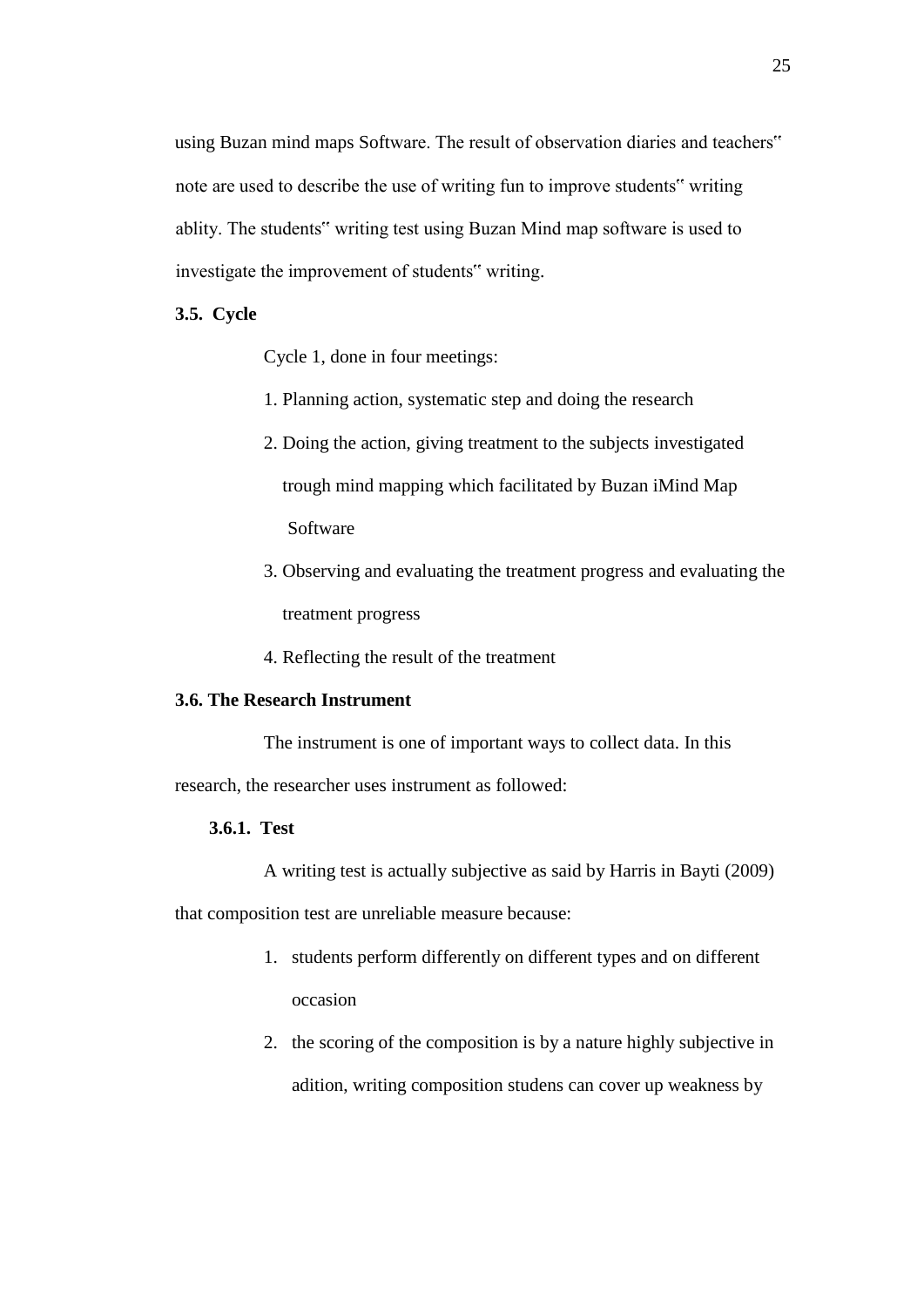avoiding problems (e.g. the use of certain grammatical patterns and lexical items) they find difficulties.

The aim of using this technique is to know the ability of the students in producing writing text, to know what the extent of improving writing ability using Buzan Mind map software, to gather information and to find a simple way for students to find the idea and develop it well.

## **3.6.2. Observation**

According to Sriyati observation classified into two types. First, participant observation, it"s called partisipant as researcher and the second is non participant observation who researcher only watches the teaching learning process.

In this research, the researcher used participant observation beacuse the researcher actively participated in the teaching process. The observation was used to get the data about the students writing ability. The researcher did consultation to the consultant of school about the lesson plan for the next teaching and learning process in class.

## **3.7. Data Collection**

Collecting data is one step used in an action research since the data is absolutely neded to answer the research problem. In this research, the researcher observes and records all the things that happen in the classroom. There are four steps of collecting data as followed:

> 1. the researcher gives pre-test to the students in the form of writing. After that the researcher scores the students" work by using PA assessment criteria.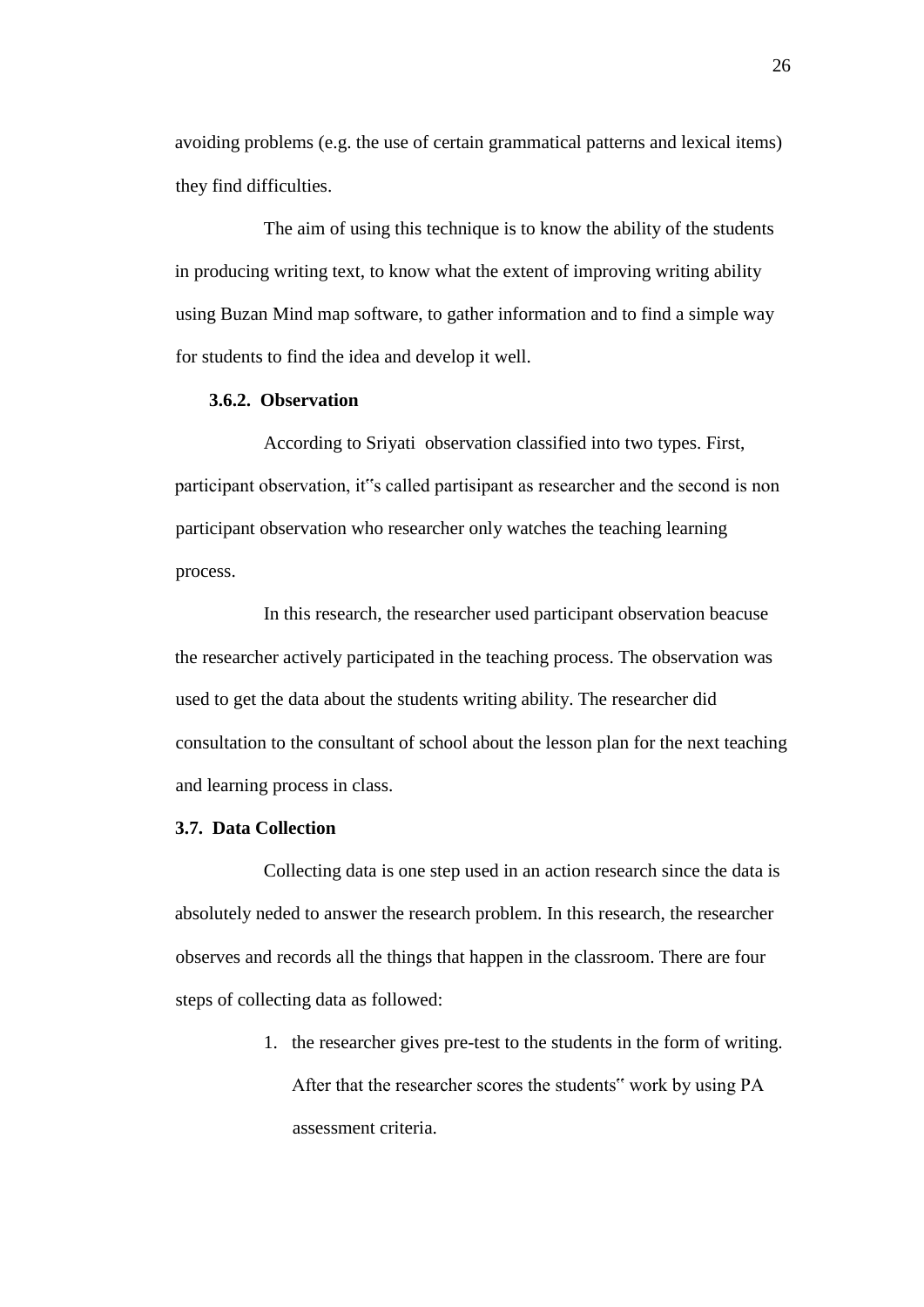- 2. The researcher applies Buzan Mind maps to improve students writing. The researcher conducts five meetings in a cycle. In doing this, the researcher observes and records all the things in the classrom by using document analysis.
- 3. The researcher gives the post test to the students. The researcher scores students work by PA assessment criteria

### **3.8. Data Analysis**

Besides collecting data, the researcher ise technique for gathering evidence that is diaries and docuent analysis to complete findings that will be helpful for teaching and learning to improve students writing.

Firstly, the researcher needs to analyze the students writing in pretest and post test by using modified score assessment criteria. The passing grade in english is 75 it means that the students minimum score is 75. Secondly, the researcher describes the file to support research by teacher partners note and document analysis. This file is evidence gathering the research. Finally the researcher analyzes and reflects all information concerning the study then discusses all information concerning the study to get research findings. After the researcher gets the result. The researcher decides whether continue to the second cycle or not based on the criteria of success. The criteria of succes of the study are determinded as follows.

| No. | Score Level | Criteria of Content                                        |
|-----|-------------|------------------------------------------------------------|
|     |             |                                                            |
|     | <65         | Very Poor: Not Appropriate with the topic, ideas           |
|     |             |                                                            |
|     |             | confused or disconnected, errors of spelling, punctuation, |
|     |             |                                                            |
|     |             | capitalization, and paragraphing.                          |
|     |             |                                                            |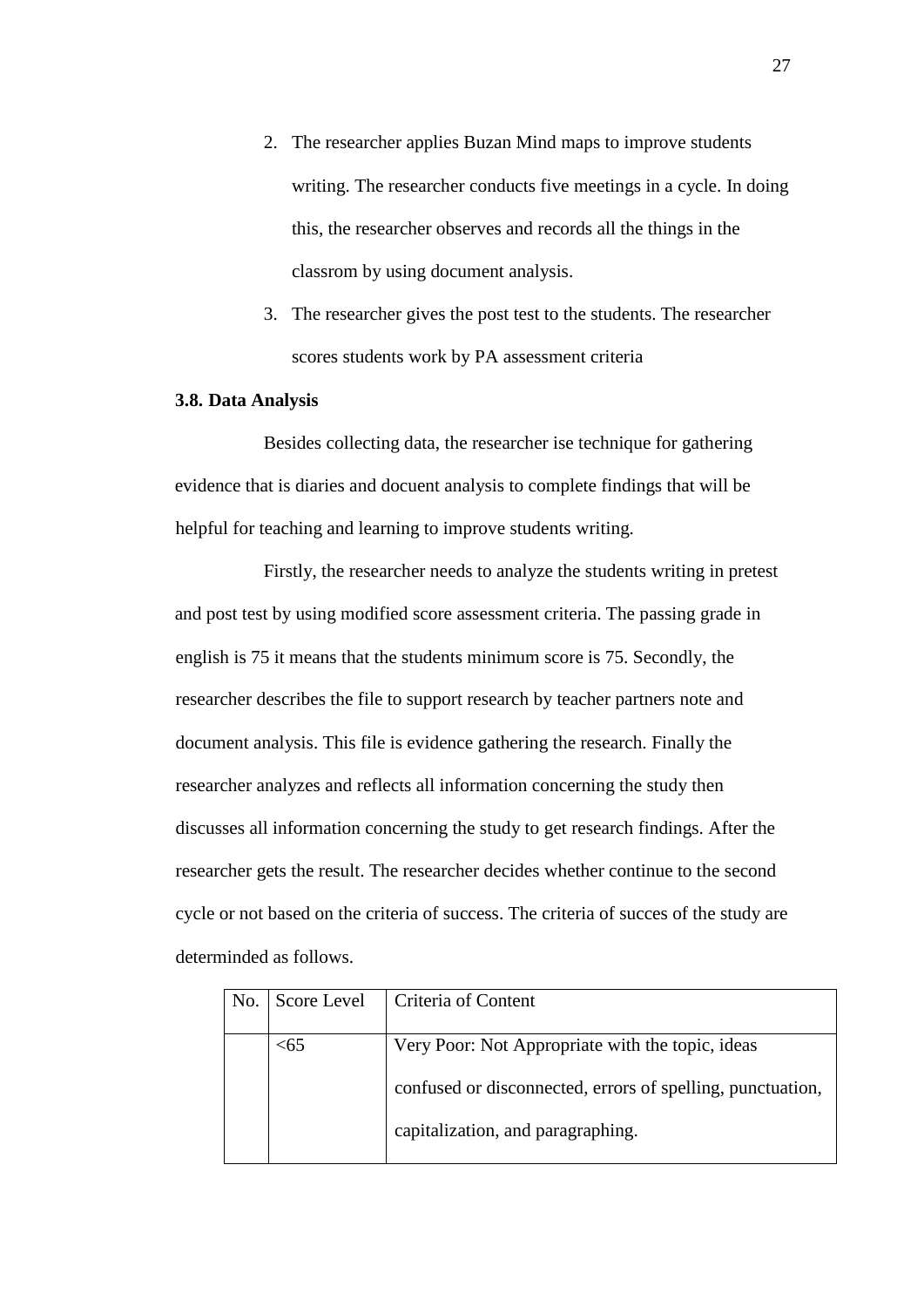| 65-74  | Poor: there are three sentences and 7 vocabularies in a   |
|--------|-----------------------------------------------------------|
|        | paragraph about the topic, well organized, logical but    |
|        | incomplete sequencing, and limited development of topic   |
| 75-79  | Fair: there are a conjunction, five sentences and 10      |
|        | vocabularies in paragraph about the topic.                |
| 81-90  | Good: there are conjunction, eight sentences, and 15 five |
|        | vocabularies in a paragraph about the topic, coherence,   |
|        | some knowledge about the topic, relevant to assigned      |
|        | topic.                                                    |
| 91-100 | Very good: ideas clearly stated or supported, there are   |
|        | conjunction, preposition, 18 vocabularies and more ten    |
|        | sentences in a paragraph about the topic, coherence,      |
|        | perfect tenses, word from mastery.                        |

Table 3.3. Detail Criteria Of Successfulof student"s descriptive writing

And the classification of the student's score is follows:

| No. | Score Level | Criteria of Content |
|-----|-------------|---------------------|
|     | < 65        | Very Poor           |
|     | 65-74       | Poor                |
|     | 75-79       | Fair                |
|     | 81-90       | Good                |
|     | 91-100      | Very good           |

Table. 3.4. the criteria of successful of student"s descriptive writing